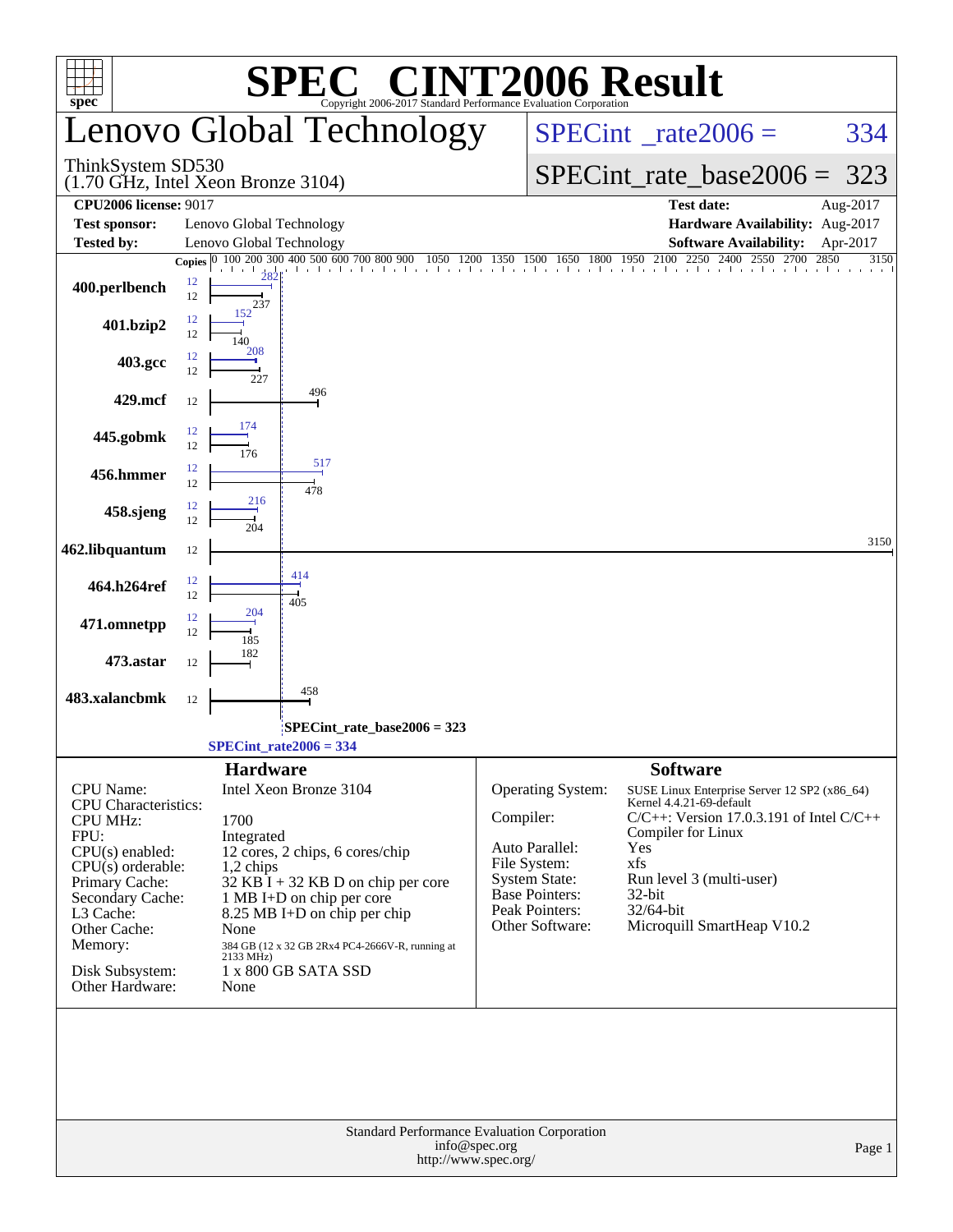

## enovo Global Technology

#### ThinkSystem SD530

(1.70 GHz, Intel Xeon Bronze 3104)

 $SPECTnt_rate2006 = 334$ 

### [SPECint\\_rate\\_base2006 =](http://www.spec.org/auto/cpu2006/Docs/result-fields.html#SPECintratebase2006) 323

**[Test sponsor:](http://www.spec.org/auto/cpu2006/Docs/result-fields.html#Testsponsor)** Lenovo Global Technology **[Hardware Availability:](http://www.spec.org/auto/cpu2006/Docs/result-fields.html#HardwareAvailability)** Aug-2017

**[CPU2006 license:](http://www.spec.org/auto/cpu2006/Docs/result-fields.html#CPU2006license)** 9017 **[Test date:](http://www.spec.org/auto/cpu2006/Docs/result-fields.html#Testdate)** Aug-2017 **[Tested by:](http://www.spec.org/auto/cpu2006/Docs/result-fields.html#Testedby)** Lenovo Global Technology **[Software Availability:](http://www.spec.org/auto/cpu2006/Docs/result-fields.html#SoftwareAvailability)** Apr-2017

### **[Results Table](http://www.spec.org/auto/cpu2006/Docs/result-fields.html#ResultsTable)**

|                    | <b>Base</b>   |                |            |                                                                                                          |            |                |            | <b>Peak</b>   |                |              |                |              |                |              |
|--------------------|---------------|----------------|------------|----------------------------------------------------------------------------------------------------------|------------|----------------|------------|---------------|----------------|--------------|----------------|--------------|----------------|--------------|
| <b>Benchmark</b>   | <b>Copies</b> | <b>Seconds</b> | Ratio      | <b>Seconds</b>                                                                                           | Ratio      | <b>Seconds</b> | Ratio      | <b>Copies</b> | <b>Seconds</b> | <b>Ratio</b> | <b>Seconds</b> | <b>Ratio</b> | <b>Seconds</b> | <b>Ratio</b> |
| 400.perlbench      | 12            | 492            | 238        | 495                                                                                                      | 237        | 498            | 235        | 12            | 416            | 282          | 416            | 282          | 415            | 282          |
| 401.bzip2          | 12            | 826            | 140        | 826                                                                                                      | <b>140</b> | 825            | 140I       | 12            | 763            | 152          | 763            | <u>152</u>   | 762            | 152          |
| $403.\mathrm{gcc}$ | 12            | 425            | 227        | 427                                                                                                      | 226        | 422            | 229        | 12            | 455            | 212          | 469            | 206          | 465            | 208          |
| $429$ .mcf         | 12            | 221            | 496        | 221                                                                                                      | 496        | 220            | 496        | 12            | 221            | 496          | 221            | 496          | 220            | 496          |
| $445$ .gobm $k$    | 12            | 714            | 176        | 713                                                                                                      | 176        | 713            | <b>176</b> | 12            | 725            | 174          | 725            | 174          | 726            | 173          |
| 456.hmmer          | 12            | 234            | 478        | 234                                                                                                      | 478        | 233            | 480        | 12            | 217            | 516          | 216            | 517          | 217            | 517          |
| $458$ .sjeng       | 12            | 712            | 204        | 712                                                                                                      | 204        | 712            | 204        | 12            | 673            | 216          | 673            | 216          | 673            | 216          |
| 462.libquantum     | 12            | 79.0           | 3150       | 79.0                                                                                                     | 3150       | 79.0           | 3150       | 12            | 79.0           | 3150         | 79.0           | 3150         | 79.0           | 3150         |
| 464.h264ref        | 12            | 655            | 405        | 657                                                                                                      | 404        | 656            | 405        | 12            | 641            | 414          | 640            | 415          | 642            | 414          |
| 471.omnetpp        | 12            | 405            | <b>185</b> | 405                                                                                                      | 185        | 405            | 185        | 12            | 367            | 204          | 367            | 204          | 367            | 205          |
| $473$ . astar      | 12            | 463            | 182        | 463                                                                                                      | 182        | 462            | 182        | 12            | 463            | 182          | 463            | 182          | 462            | 182          |
| 483.xalancbmk      | 12            | 181            | 459        | 181                                                                                                      | 458        | 181            | 458        | 12            | 181            | 459          | 181            | 458          | 181            | 458          |
|                    |               |                |            | Results appear in the order in which they were run. Bold underlined text indicates a median measurement. |            |                |            |               |                |              |                |              |                |              |

### **[Submit Notes](http://www.spec.org/auto/cpu2006/Docs/result-fields.html#SubmitNotes)**

 The numactl mechanism was used to bind copies to processors. The config file option 'submit' was used to generate numactl commands to bind each copy to a specific processor. For details, please see the config file.

### **[Operating System Notes](http://www.spec.org/auto/cpu2006/Docs/result-fields.html#OperatingSystemNotes)**

Stack size set to unlimited using "ulimit -s unlimited"

### **[Platform Notes](http://www.spec.org/auto/cpu2006/Docs/result-fields.html#PlatformNotes)**

BIOS Configuration: DCU Streamer Prefetcher set to Disable Uncore Frequency Scaling set to Disable Stale AtoS set to Enable LLC dead line alloc set to Disable Sysinfo program /home/cpu2006-1.2-ic17.0u3/config/sysinfo.rev6993 Revision 6993 of 2015-11-06 (b5e8d4b4eb51ed28d7f98696cbe290c1) running on stark-02-01 Fri Aug 11 15:25:54 2017

 This section contains SUT (System Under Test) info as seen by some common utilities. To remove or add to this section, see: <http://www.spec.org/cpu2006/Docs/config.html#sysinfo>

 From /proc/cpuinfo model name : Intel(R) Xeon(R) Bronze 3104 CPU @ 1.70GHz 2 "physical id"s (chips) 12 "processors" Continued on next page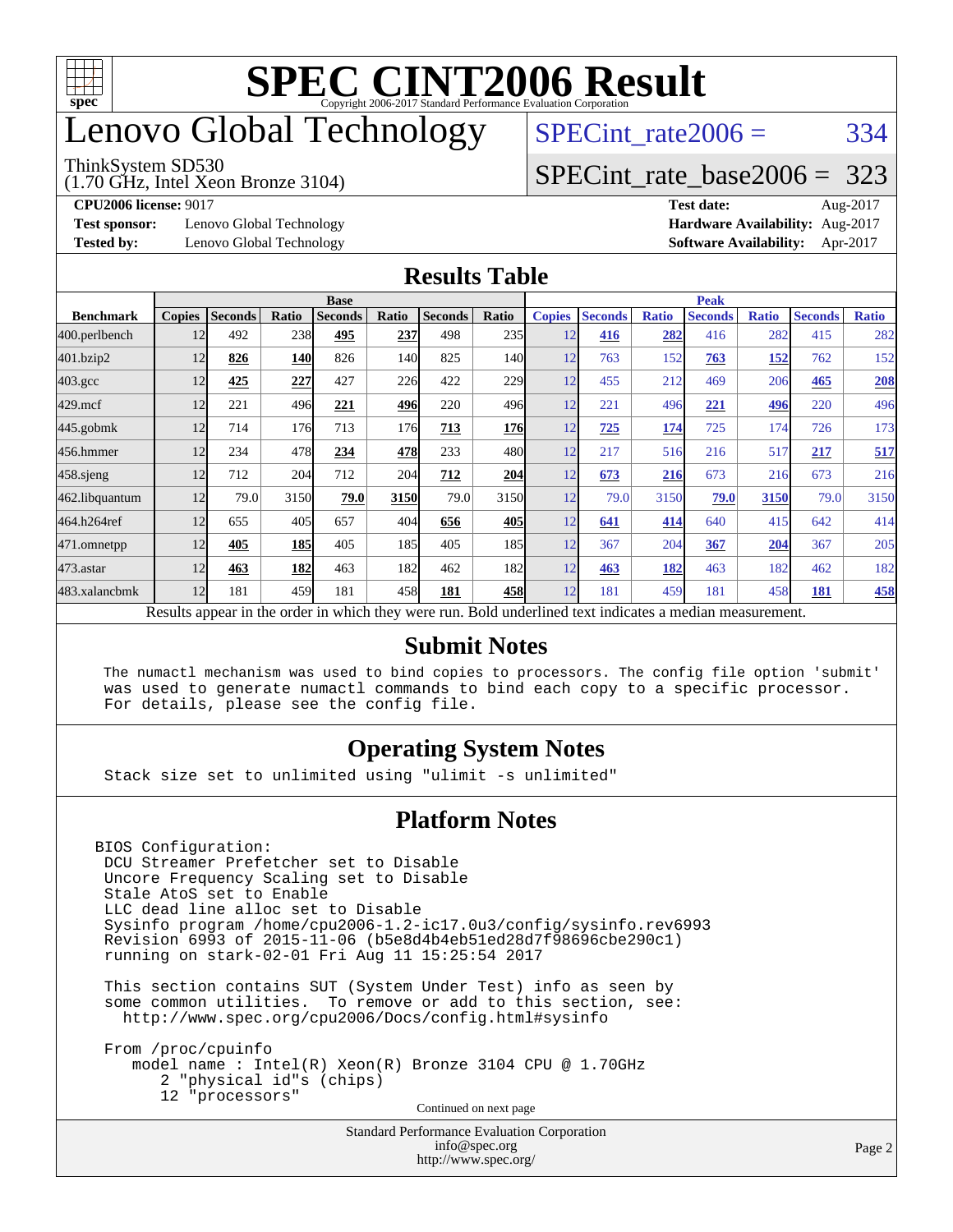

### enovo Global Technology

SPECint rate $2006 = 334$ [SPECint\\_rate\\_base2006 =](http://www.spec.org/auto/cpu2006/Docs/result-fields.html#SPECintratebase2006) 323

(1.70 GHz, Intel Xeon Bronze 3104) ThinkSystem SD530

#### **[CPU2006 license:](http://www.spec.org/auto/cpu2006/Docs/result-fields.html#CPU2006license)** 9017 **[Test date:](http://www.spec.org/auto/cpu2006/Docs/result-fields.html#Testdate)** Aug-2017

**[Test sponsor:](http://www.spec.org/auto/cpu2006/Docs/result-fields.html#Testsponsor)** Lenovo Global Technology **[Hardware Availability:](http://www.spec.org/auto/cpu2006/Docs/result-fields.html#HardwareAvailability)** Aug-2017 **[Tested by:](http://www.spec.org/auto/cpu2006/Docs/result-fields.html#Testedby)** Lenovo Global Technology **[Software Availability:](http://www.spec.org/auto/cpu2006/Docs/result-fields.html#SoftwareAvailability)** Apr-2017

#### **[Platform Notes \(Continued\)](http://www.spec.org/auto/cpu2006/Docs/result-fields.html#PlatformNotes)**

Standard Performance Evaluation Corporation [info@spec.org](mailto:info@spec.org) cores, siblings (Caution: counting these is hw and system dependent. The following excerpts from /proc/cpuinfo might not be reliable. Use with caution.) cpu cores : 6 siblings : 6 physical 0: cores 0 1 2 3 4 5 physical 1: cores 0 1 2 3 4 5 cache size : 8448 KB From /proc/meminfo<br>MemTotal: 395894348 kB HugePages\_Total: 0 Hugepagesize: 2048 kB From /etc/\*release\* /etc/\*version\* SuSE-release: SUSE Linux Enterprise Server 12 (x86\_64) VERSION = 12 PATCHLEVEL = 2 # This file is deprecated and will be removed in a future service pack or release. # Please check /etc/os-release for details about this release. os-release: NAME="SLES" VERSION="12-SP2" VERSION\_ID="12.2" PRETTY\_NAME="SUSE Linux Enterprise Server 12 SP2" ID="sles" ANSI\_COLOR="0;32" CPE\_NAME="cpe:/o:suse:sles:12:sp2" uname -a: Linux stark-02-01 4.4.21-69-default #1 SMP Tue Oct 25 10:58:20 UTC 2016 (9464f67) x86\_64 x86\_64 x86\_64 GNU/Linux run-level 3 Aug 11 15:04 SPEC is set to: /home/cpu2006-1.2-ic17.0u3 Type Size Used Avail Use% Mounted on /dev/sda4 xfs 689G 21G 669G 3% /home Additional information from dmidecode: Warning: Use caution when you interpret this section. The 'dmidecode' program reads system data which is "intended to allow hardware to be accurately determined", but the intent may not be met, as there are frequent changes to hardware, firmware, and the "DMTF SMBIOS" standard. BIOS Lenovo -[TEE113J-1.00]- 06/03/2017 Memory: 4x NO DIMM NO DIMM 12x Samsung M393A4K40BB2-CTD 32 GB 2 rank 2666 MHz, configured at 2133 MHz Continued on next page

<http://www.spec.org/>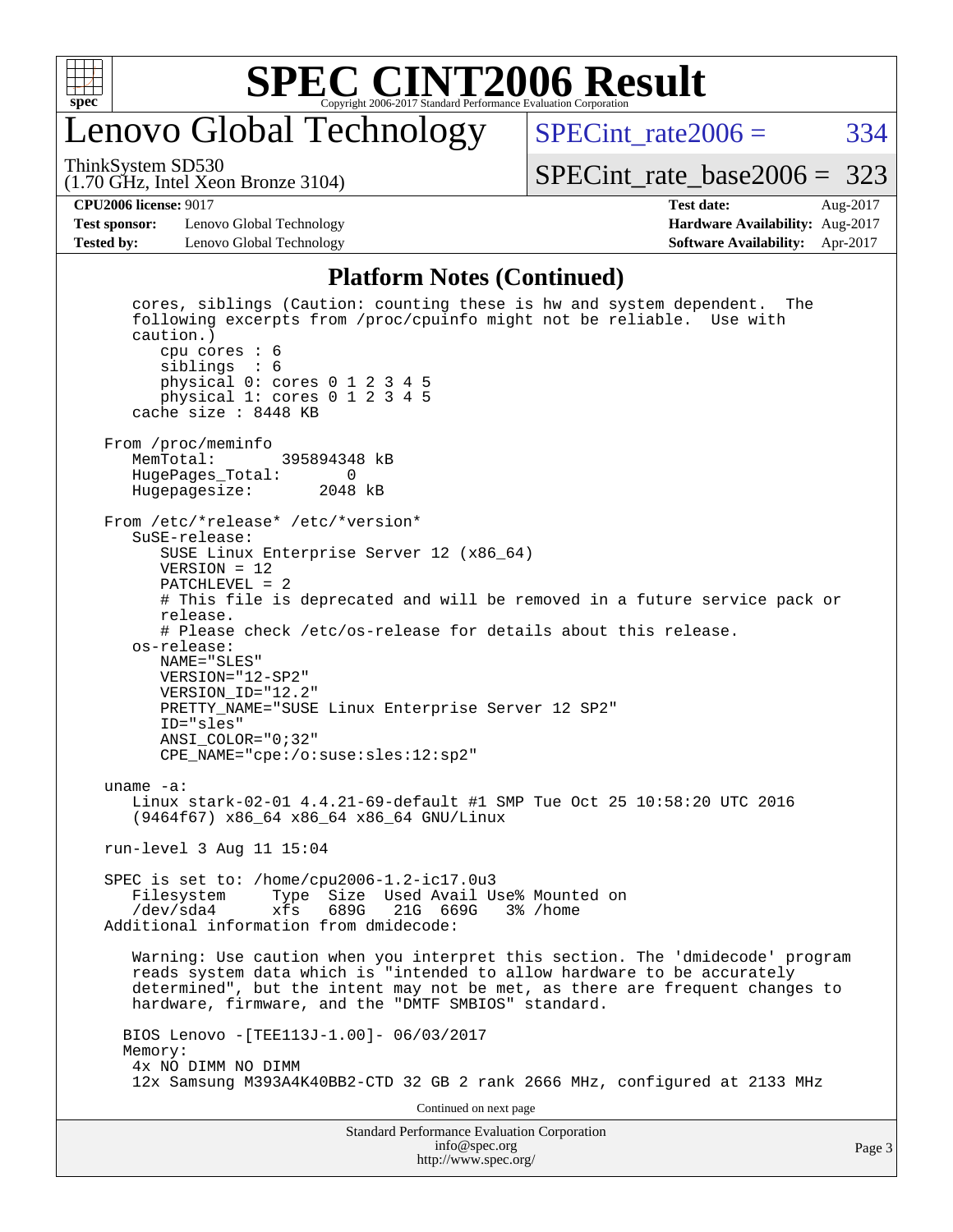

## enovo Global Technology

ThinkSystem SD530

 $SPECTnt_rate2006 = 334$ 

[SPECint\\_rate\\_base2006 =](http://www.spec.org/auto/cpu2006/Docs/result-fields.html#SPECintratebase2006) 323

(1.70 GHz, Intel Xeon Bronze 3104)

**[Test sponsor:](http://www.spec.org/auto/cpu2006/Docs/result-fields.html#Testsponsor)** Lenovo Global Technology **[Hardware Availability:](http://www.spec.org/auto/cpu2006/Docs/result-fields.html#HardwareAvailability)** Aug-2017

**[CPU2006 license:](http://www.spec.org/auto/cpu2006/Docs/result-fields.html#CPU2006license)** 9017 **[Test date:](http://www.spec.org/auto/cpu2006/Docs/result-fields.html#Testdate)** Aug-2017 **[Tested by:](http://www.spec.org/auto/cpu2006/Docs/result-fields.html#Testedby)** Lenovo Global Technology **[Software Availability:](http://www.spec.org/auto/cpu2006/Docs/result-fields.html#SoftwareAvailability)** Apr-2017

### **[Platform Notes \(Continued\)](http://www.spec.org/auto/cpu2006/Docs/result-fields.html#PlatformNotes)**

(End of data from sysinfo program)

### **[General Notes](http://www.spec.org/auto/cpu2006/Docs/result-fields.html#GeneralNotes)**

Environment variables set by runspec before the start of the run: LD\_LIBRARY\_PATH = "/home/cpu2006-1.2-ic17.0u3/lib/ia32:/home/cpu2006-1.2-ic17.0u3/lib/intel64:/home/cpu2006-1.2-ic17.0u3/sh10.2"

 Binaries compiled on a system with 1x Intel Core i7-4790 CPU + 32GB RAM memory using Redhat Enterprise Linux 7.2 Transparent Huge Pages enabled by default Filesystem page cache cleared with: shell invocation of 'sync; echo 3 > /proc/sys/vm/drop\_caches' prior to run runspec command invoked through numactl i.e.: numactl --interleave=all runspec <etc>

### **[Base Compiler Invocation](http://www.spec.org/auto/cpu2006/Docs/result-fields.html#BaseCompilerInvocation)**

[C benchmarks](http://www.spec.org/auto/cpu2006/Docs/result-fields.html#Cbenchmarks):

[icc -m32 -L/opt/intel/compilers\\_and\\_libraries\\_2017/linux/lib/ia32](http://www.spec.org/cpu2006/results/res2017q4/cpu2006-20170918-49593.flags.html#user_CCbase_intel_icc_c29f3ff5a7ed067b11e4ec10a03f03ae)

[C++ benchmarks:](http://www.spec.org/auto/cpu2006/Docs/result-fields.html#CXXbenchmarks)

[icpc -m32 -L/opt/intel/compilers\\_and\\_libraries\\_2017/linux/lib/ia32](http://www.spec.org/cpu2006/results/res2017q4/cpu2006-20170918-49593.flags.html#user_CXXbase_intel_icpc_8c35c7808b62dab9ae41a1aa06361b6b)

### **[Base Portability Flags](http://www.spec.org/auto/cpu2006/Docs/result-fields.html#BasePortabilityFlags)**

 400.perlbench: [-D\\_FILE\\_OFFSET\\_BITS=64](http://www.spec.org/cpu2006/results/res2017q4/cpu2006-20170918-49593.flags.html#user_basePORTABILITY400_perlbench_file_offset_bits_64_438cf9856305ebd76870a2c6dc2689ab) [-DSPEC\\_CPU\\_LINUX\\_IA32](http://www.spec.org/cpu2006/results/res2017q4/cpu2006-20170918-49593.flags.html#b400.perlbench_baseCPORTABILITY_DSPEC_CPU_LINUX_IA32) 401.bzip2: [-D\\_FILE\\_OFFSET\\_BITS=64](http://www.spec.org/cpu2006/results/res2017q4/cpu2006-20170918-49593.flags.html#user_basePORTABILITY401_bzip2_file_offset_bits_64_438cf9856305ebd76870a2c6dc2689ab) 403.gcc: [-D\\_FILE\\_OFFSET\\_BITS=64](http://www.spec.org/cpu2006/results/res2017q4/cpu2006-20170918-49593.flags.html#user_basePORTABILITY403_gcc_file_offset_bits_64_438cf9856305ebd76870a2c6dc2689ab) 429.mcf: [-D\\_FILE\\_OFFSET\\_BITS=64](http://www.spec.org/cpu2006/results/res2017q4/cpu2006-20170918-49593.flags.html#user_basePORTABILITY429_mcf_file_offset_bits_64_438cf9856305ebd76870a2c6dc2689ab) 445.gobmk: [-D\\_FILE\\_OFFSET\\_BITS=64](http://www.spec.org/cpu2006/results/res2017q4/cpu2006-20170918-49593.flags.html#user_basePORTABILITY445_gobmk_file_offset_bits_64_438cf9856305ebd76870a2c6dc2689ab) 456.hmmer: [-D\\_FILE\\_OFFSET\\_BITS=64](http://www.spec.org/cpu2006/results/res2017q4/cpu2006-20170918-49593.flags.html#user_basePORTABILITY456_hmmer_file_offset_bits_64_438cf9856305ebd76870a2c6dc2689ab) 458.sjeng: [-D\\_FILE\\_OFFSET\\_BITS=64](http://www.spec.org/cpu2006/results/res2017q4/cpu2006-20170918-49593.flags.html#user_basePORTABILITY458_sjeng_file_offset_bits_64_438cf9856305ebd76870a2c6dc2689ab) 462.libquantum: [-D\\_FILE\\_OFFSET\\_BITS=64](http://www.spec.org/cpu2006/results/res2017q4/cpu2006-20170918-49593.flags.html#user_basePORTABILITY462_libquantum_file_offset_bits_64_438cf9856305ebd76870a2c6dc2689ab) [-DSPEC\\_CPU\\_LINUX](http://www.spec.org/cpu2006/results/res2017q4/cpu2006-20170918-49593.flags.html#b462.libquantum_baseCPORTABILITY_DSPEC_CPU_LINUX) 464.h264ref: [-D\\_FILE\\_OFFSET\\_BITS=64](http://www.spec.org/cpu2006/results/res2017q4/cpu2006-20170918-49593.flags.html#user_basePORTABILITY464_h264ref_file_offset_bits_64_438cf9856305ebd76870a2c6dc2689ab) 471.omnetpp: [-D\\_FILE\\_OFFSET\\_BITS=64](http://www.spec.org/cpu2006/results/res2017q4/cpu2006-20170918-49593.flags.html#user_basePORTABILITY471_omnetpp_file_offset_bits_64_438cf9856305ebd76870a2c6dc2689ab) 473.astar: [-D\\_FILE\\_OFFSET\\_BITS=64](http://www.spec.org/cpu2006/results/res2017q4/cpu2006-20170918-49593.flags.html#user_basePORTABILITY473_astar_file_offset_bits_64_438cf9856305ebd76870a2c6dc2689ab) 483.xalancbmk: [-D\\_FILE\\_OFFSET\\_BITS=64](http://www.spec.org/cpu2006/results/res2017q4/cpu2006-20170918-49593.flags.html#user_basePORTABILITY483_xalancbmk_file_offset_bits_64_438cf9856305ebd76870a2c6dc2689ab) [-DSPEC\\_CPU\\_LINUX](http://www.spec.org/cpu2006/results/res2017q4/cpu2006-20170918-49593.flags.html#b483.xalancbmk_baseCXXPORTABILITY_DSPEC_CPU_LINUX)

### **[Base Optimization Flags](http://www.spec.org/auto/cpu2006/Docs/result-fields.html#BaseOptimizationFlags)**

[C benchmarks](http://www.spec.org/auto/cpu2006/Docs/result-fields.html#Cbenchmarks):

[-xCORE-AVX2](http://www.spec.org/cpu2006/results/res2017q4/cpu2006-20170918-49593.flags.html#user_CCbase_f-xCORE-AVX2) [-ipo](http://www.spec.org/cpu2006/results/res2017q4/cpu2006-20170918-49593.flags.html#user_CCbase_f-ipo) [-O3](http://www.spec.org/cpu2006/results/res2017q4/cpu2006-20170918-49593.flags.html#user_CCbase_f-O3) [-no-prec-div](http://www.spec.org/cpu2006/results/res2017q4/cpu2006-20170918-49593.flags.html#user_CCbase_f-no-prec-div) [-qopt-prefetch](http://www.spec.org/cpu2006/results/res2017q4/cpu2006-20170918-49593.flags.html#user_CCbase_f-qopt-prefetch) [-qopt-mem-layout-trans=3](http://www.spec.org/cpu2006/results/res2017q4/cpu2006-20170918-49593.flags.html#user_CCbase_f-qopt-mem-layout-trans_170f5be61cd2cedc9b54468c59262d5d)

Continued on next page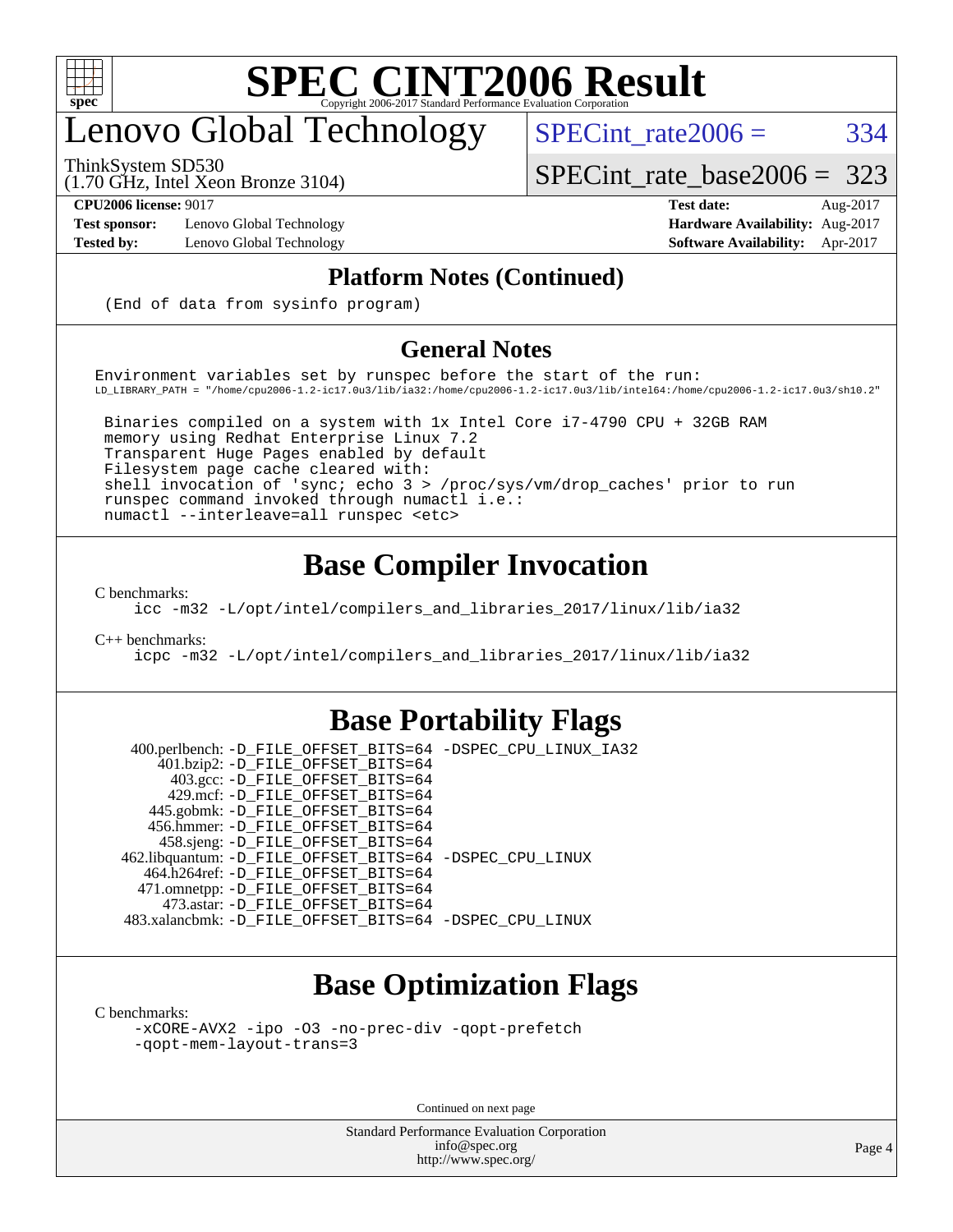

## enovo Global Technology

ThinkSystem SD530

 $SPECTnt_rate2006 = 334$ 

[SPECint\\_rate\\_base2006 =](http://www.spec.org/auto/cpu2006/Docs/result-fields.html#SPECintratebase2006) 323

(1.70 GHz, Intel Xeon Bronze 3104)

**[Test sponsor:](http://www.spec.org/auto/cpu2006/Docs/result-fields.html#Testsponsor)** Lenovo Global Technology **[Hardware Availability:](http://www.spec.org/auto/cpu2006/Docs/result-fields.html#HardwareAvailability)** Aug-2017

**[CPU2006 license:](http://www.spec.org/auto/cpu2006/Docs/result-fields.html#CPU2006license)** 9017 **[Test date:](http://www.spec.org/auto/cpu2006/Docs/result-fields.html#Testdate)** Aug-2017 **[Tested by:](http://www.spec.org/auto/cpu2006/Docs/result-fields.html#Testedby)** Lenovo Global Technology **[Software Availability:](http://www.spec.org/auto/cpu2006/Docs/result-fields.html#SoftwareAvailability)** Apr-2017

### **[Base Optimization Flags \(Continued\)](http://www.spec.org/auto/cpu2006/Docs/result-fields.html#BaseOptimizationFlags)**

[C++ benchmarks:](http://www.spec.org/auto/cpu2006/Docs/result-fields.html#CXXbenchmarks)

[-xCORE-AVX2](http://www.spec.org/cpu2006/results/res2017q4/cpu2006-20170918-49593.flags.html#user_CXXbase_f-xCORE-AVX2) [-ipo](http://www.spec.org/cpu2006/results/res2017q4/cpu2006-20170918-49593.flags.html#user_CXXbase_f-ipo) [-O3](http://www.spec.org/cpu2006/results/res2017q4/cpu2006-20170918-49593.flags.html#user_CXXbase_f-O3) [-no-prec-div](http://www.spec.org/cpu2006/results/res2017q4/cpu2006-20170918-49593.flags.html#user_CXXbase_f-no-prec-div) [-qopt-prefetch](http://www.spec.org/cpu2006/results/res2017q4/cpu2006-20170918-49593.flags.html#user_CXXbase_f-qopt-prefetch) [-qopt-mem-layout-trans=3](http://www.spec.org/cpu2006/results/res2017q4/cpu2006-20170918-49593.flags.html#user_CXXbase_f-qopt-mem-layout-trans_170f5be61cd2cedc9b54468c59262d5d) [-Wl,-z,muldefs](http://www.spec.org/cpu2006/results/res2017q4/cpu2006-20170918-49593.flags.html#user_CXXbase_link_force_multiple1_74079c344b956b9658436fd1b6dd3a8a) [-L/sh10.2 -lsmartheap](http://www.spec.org/cpu2006/results/res2017q4/cpu2006-20170918-49593.flags.html#user_CXXbase_SmartHeap_b831f2d313e2fffa6dfe3f00ffc1f1c0)

### **[Base Other Flags](http://www.spec.org/auto/cpu2006/Docs/result-fields.html#BaseOtherFlags)**

[C benchmarks](http://www.spec.org/auto/cpu2006/Docs/result-fields.html#Cbenchmarks):

403.gcc: [-Dalloca=\\_alloca](http://www.spec.org/cpu2006/results/res2017q4/cpu2006-20170918-49593.flags.html#b403.gcc_baseEXTRA_CFLAGS_Dalloca_be3056838c12de2578596ca5467af7f3)

### **[Peak Compiler Invocation](http://www.spec.org/auto/cpu2006/Docs/result-fields.html#PeakCompilerInvocation)**

[C benchmarks \(except as noted below\)](http://www.spec.org/auto/cpu2006/Docs/result-fields.html#Cbenchmarksexceptasnotedbelow):

[icc -m32 -L/opt/intel/compilers\\_and\\_libraries\\_2017/linux/lib/ia32](http://www.spec.org/cpu2006/results/res2017q4/cpu2006-20170918-49593.flags.html#user_CCpeak_intel_icc_c29f3ff5a7ed067b11e4ec10a03f03ae)

400.perlbench: [icc -m64](http://www.spec.org/cpu2006/results/res2017q4/cpu2006-20170918-49593.flags.html#user_peakCCLD400_perlbench_intel_icc_64bit_bda6cc9af1fdbb0edc3795bac97ada53)

401.bzip2: [icc -m64](http://www.spec.org/cpu2006/results/res2017q4/cpu2006-20170918-49593.flags.html#user_peakCCLD401_bzip2_intel_icc_64bit_bda6cc9af1fdbb0edc3795bac97ada53)

456.hmmer: [icc -m64](http://www.spec.org/cpu2006/results/res2017q4/cpu2006-20170918-49593.flags.html#user_peakCCLD456_hmmer_intel_icc_64bit_bda6cc9af1fdbb0edc3795bac97ada53)

458.sjeng: [icc -m64](http://www.spec.org/cpu2006/results/res2017q4/cpu2006-20170918-49593.flags.html#user_peakCCLD458_sjeng_intel_icc_64bit_bda6cc9af1fdbb0edc3795bac97ada53)

#### [C++ benchmarks:](http://www.spec.org/auto/cpu2006/Docs/result-fields.html#CXXbenchmarks)

[icpc -m32 -L/opt/intel/compilers\\_and\\_libraries\\_2017/linux/lib/ia32](http://www.spec.org/cpu2006/results/res2017q4/cpu2006-20170918-49593.flags.html#user_CXXpeak_intel_icpc_8c35c7808b62dab9ae41a1aa06361b6b)

### **[Peak Portability Flags](http://www.spec.org/auto/cpu2006/Docs/result-fields.html#PeakPortabilityFlags)**

 400.perlbench: [-DSPEC\\_CPU\\_LP64](http://www.spec.org/cpu2006/results/res2017q4/cpu2006-20170918-49593.flags.html#b400.perlbench_peakCPORTABILITY_DSPEC_CPU_LP64) [-DSPEC\\_CPU\\_LINUX\\_X64](http://www.spec.org/cpu2006/results/res2017q4/cpu2006-20170918-49593.flags.html#b400.perlbench_peakCPORTABILITY_DSPEC_CPU_LINUX_X64) 401.bzip2: [-DSPEC\\_CPU\\_LP64](http://www.spec.org/cpu2006/results/res2017q4/cpu2006-20170918-49593.flags.html#suite_peakCPORTABILITY401_bzip2_DSPEC_CPU_LP64) 403.gcc: [-D\\_FILE\\_OFFSET\\_BITS=64](http://www.spec.org/cpu2006/results/res2017q4/cpu2006-20170918-49593.flags.html#user_peakPORTABILITY403_gcc_file_offset_bits_64_438cf9856305ebd76870a2c6dc2689ab) 429.mcf: [-D\\_FILE\\_OFFSET\\_BITS=64](http://www.spec.org/cpu2006/results/res2017q4/cpu2006-20170918-49593.flags.html#user_peakPORTABILITY429_mcf_file_offset_bits_64_438cf9856305ebd76870a2c6dc2689ab) 445.gobmk: [-D\\_FILE\\_OFFSET\\_BITS=64](http://www.spec.org/cpu2006/results/res2017q4/cpu2006-20170918-49593.flags.html#user_peakPORTABILITY445_gobmk_file_offset_bits_64_438cf9856305ebd76870a2c6dc2689ab) 456.hmmer: [-DSPEC\\_CPU\\_LP64](http://www.spec.org/cpu2006/results/res2017q4/cpu2006-20170918-49593.flags.html#suite_peakCPORTABILITY456_hmmer_DSPEC_CPU_LP64) 458.sjeng: [-DSPEC\\_CPU\\_LP64](http://www.spec.org/cpu2006/results/res2017q4/cpu2006-20170918-49593.flags.html#suite_peakCPORTABILITY458_sjeng_DSPEC_CPU_LP64) 462.libquantum: [-D\\_FILE\\_OFFSET\\_BITS=64](http://www.spec.org/cpu2006/results/res2017q4/cpu2006-20170918-49593.flags.html#user_peakPORTABILITY462_libquantum_file_offset_bits_64_438cf9856305ebd76870a2c6dc2689ab) [-DSPEC\\_CPU\\_LINUX](http://www.spec.org/cpu2006/results/res2017q4/cpu2006-20170918-49593.flags.html#b462.libquantum_peakCPORTABILITY_DSPEC_CPU_LINUX) 464.h264ref: [-D\\_FILE\\_OFFSET\\_BITS=64](http://www.spec.org/cpu2006/results/res2017q4/cpu2006-20170918-49593.flags.html#user_peakPORTABILITY464_h264ref_file_offset_bits_64_438cf9856305ebd76870a2c6dc2689ab) 471.omnetpp: [-D\\_FILE\\_OFFSET\\_BITS=64](http://www.spec.org/cpu2006/results/res2017q4/cpu2006-20170918-49593.flags.html#user_peakPORTABILITY471_omnetpp_file_offset_bits_64_438cf9856305ebd76870a2c6dc2689ab) 473.astar: [-D\\_FILE\\_OFFSET\\_BITS=64](http://www.spec.org/cpu2006/results/res2017q4/cpu2006-20170918-49593.flags.html#user_peakPORTABILITY473_astar_file_offset_bits_64_438cf9856305ebd76870a2c6dc2689ab) 483.xalancbmk: [-D\\_FILE\\_OFFSET\\_BITS=64](http://www.spec.org/cpu2006/results/res2017q4/cpu2006-20170918-49593.flags.html#user_peakPORTABILITY483_xalancbmk_file_offset_bits_64_438cf9856305ebd76870a2c6dc2689ab) [-DSPEC\\_CPU\\_LINUX](http://www.spec.org/cpu2006/results/res2017q4/cpu2006-20170918-49593.flags.html#b483.xalancbmk_peakCXXPORTABILITY_DSPEC_CPU_LINUX)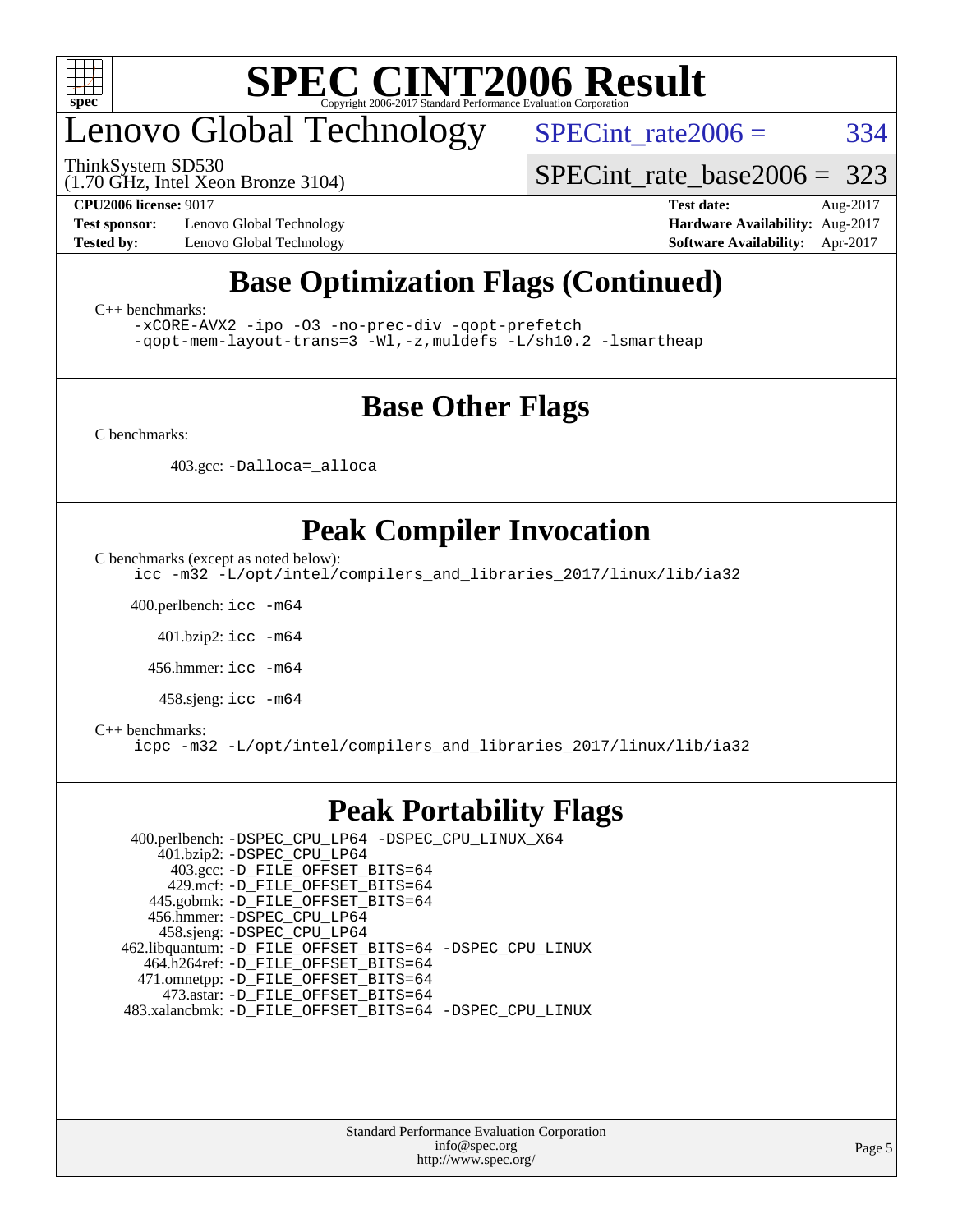

## enovo Global Technology

 $SPECTnt_rate2006 = 334$ 

(1.70 GHz, Intel Xeon Bronze 3104) ThinkSystem SD530

[SPECint\\_rate\\_base2006 =](http://www.spec.org/auto/cpu2006/Docs/result-fields.html#SPECintratebase2006) 323

**[Test sponsor:](http://www.spec.org/auto/cpu2006/Docs/result-fields.html#Testsponsor)** Lenovo Global Technology **[Hardware Availability:](http://www.spec.org/auto/cpu2006/Docs/result-fields.html#HardwareAvailability)** Aug-2017 **[Tested by:](http://www.spec.org/auto/cpu2006/Docs/result-fields.html#Testedby)** Lenovo Global Technology **[Software Availability:](http://www.spec.org/auto/cpu2006/Docs/result-fields.html#SoftwareAvailability)** Apr-2017

# **[CPU2006 license:](http://www.spec.org/auto/cpu2006/Docs/result-fields.html#CPU2006license)** 9017 **[Test date:](http://www.spec.org/auto/cpu2006/Docs/result-fields.html#Testdate)** Aug-2017

### **[Peak Optimization Flags](http://www.spec.org/auto/cpu2006/Docs/result-fields.html#PeakOptimizationFlags)**

#### [C benchmarks](http://www.spec.org/auto/cpu2006/Docs/result-fields.html#Cbenchmarks):

 400.perlbench: [-prof-gen](http://www.spec.org/cpu2006/results/res2017q4/cpu2006-20170918-49593.flags.html#user_peakPASS1_CFLAGSPASS1_LDCFLAGS400_perlbench_prof_gen_e43856698f6ca7b7e442dfd80e94a8fc)(pass 1) [-prof-use](http://www.spec.org/cpu2006/results/res2017q4/cpu2006-20170918-49593.flags.html#user_peakPASS2_CFLAGSPASS2_LDCFLAGS400_perlbench_prof_use_bccf7792157ff70d64e32fe3e1250b55)(pass 2) [-xCORE-AVX2](http://www.spec.org/cpu2006/results/res2017q4/cpu2006-20170918-49593.flags.html#user_peakPASS2_CFLAGSPASS2_LDCFLAGS400_perlbench_f-xCORE-AVX2)(pass 2)  $-par-num-threads=1(pass 1) -ipo(pass 2) -O3(pass 2)$  $-par-num-threads=1(pass 1) -ipo(pass 2) -O3(pass 2)$  $-par-num-threads=1(pass 1) -ipo(pass 2) -O3(pass 2)$  $-par-num-threads=1(pass 1) -ipo(pass 2) -O3(pass 2)$  $-par-num-threads=1(pass 1) -ipo(pass 2) -O3(pass 2)$  $-par-num-threads=1(pass 1) -ipo(pass 2) -O3(pass 2)$ [-no-prec-div](http://www.spec.org/cpu2006/results/res2017q4/cpu2006-20170918-49593.flags.html#user_peakPASS2_CFLAGSPASS2_LDCFLAGS400_perlbench_f-no-prec-div)(pass 2) [-auto-ilp32](http://www.spec.org/cpu2006/results/res2017q4/cpu2006-20170918-49593.flags.html#user_peakCOPTIMIZE400_perlbench_f-auto-ilp32) [-qopt-mem-layout-trans=3](http://www.spec.org/cpu2006/results/res2017q4/cpu2006-20170918-49593.flags.html#user_peakCOPTIMIZE400_perlbench_f-qopt-mem-layout-trans_170f5be61cd2cedc9b54468c59262d5d) 401.bzip2: [-prof-gen](http://www.spec.org/cpu2006/results/res2017q4/cpu2006-20170918-49593.flags.html#user_peakPASS1_CFLAGSPASS1_LDCFLAGS401_bzip2_prof_gen_e43856698f6ca7b7e442dfd80e94a8fc)(pass 1) [-prof-use](http://www.spec.org/cpu2006/results/res2017q4/cpu2006-20170918-49593.flags.html#user_peakPASS2_CFLAGSPASS2_LDCFLAGS401_bzip2_prof_use_bccf7792157ff70d64e32fe3e1250b55)(pass 2) [-xCORE-AVX2](http://www.spec.org/cpu2006/results/res2017q4/cpu2006-20170918-49593.flags.html#user_peakPASS2_CFLAGSPASS2_LDCFLAGS401_bzip2_f-xCORE-AVX2)(pass 2) [-par-num-threads=1](http://www.spec.org/cpu2006/results/res2017q4/cpu2006-20170918-49593.flags.html#user_peakPASS1_CFLAGSPASS1_LDCFLAGS401_bzip2_par_num_threads_786a6ff141b4e9e90432e998842df6c2)(pass 1) [-ipo](http://www.spec.org/cpu2006/results/res2017q4/cpu2006-20170918-49593.flags.html#user_peakPASS2_CFLAGSPASS2_LDCFLAGS401_bzip2_f-ipo)(pass 2) [-O3](http://www.spec.org/cpu2006/results/res2017q4/cpu2006-20170918-49593.flags.html#user_peakPASS2_CFLAGSPASS2_LDCFLAGS401_bzip2_f-O3)(pass 2) [-no-prec-div](http://www.spec.org/cpu2006/results/res2017q4/cpu2006-20170918-49593.flags.html#user_peakPASS2_CFLAGSPASS2_LDCFLAGS401_bzip2_f-no-prec-div)(pass 2) [-qopt-prefetch](http://www.spec.org/cpu2006/results/res2017q4/cpu2006-20170918-49593.flags.html#user_peakCOPTIMIZE401_bzip2_f-qopt-prefetch) [-auto-ilp32](http://www.spec.org/cpu2006/results/res2017q4/cpu2006-20170918-49593.flags.html#user_peakCOPTIMIZE401_bzip2_f-auto-ilp32) [-qopt-mem-layout-trans=3](http://www.spec.org/cpu2006/results/res2017q4/cpu2006-20170918-49593.flags.html#user_peakCOPTIMIZE401_bzip2_f-qopt-mem-layout-trans_170f5be61cd2cedc9b54468c59262d5d) 403.gcc: [-xCORE-AVX2](http://www.spec.org/cpu2006/results/res2017q4/cpu2006-20170918-49593.flags.html#user_peakOPTIMIZE403_gcc_f-xCORE-AVX2) [-ipo](http://www.spec.org/cpu2006/results/res2017q4/cpu2006-20170918-49593.flags.html#user_peakOPTIMIZE403_gcc_f-ipo) [-O3](http://www.spec.org/cpu2006/results/res2017q4/cpu2006-20170918-49593.flags.html#user_peakOPTIMIZE403_gcc_f-O3) [-no-prec-div](http://www.spec.org/cpu2006/results/res2017q4/cpu2006-20170918-49593.flags.html#user_peakOPTIMIZE403_gcc_f-no-prec-div) [-qopt-mem-layout-trans=3](http://www.spec.org/cpu2006/results/res2017q4/cpu2006-20170918-49593.flags.html#user_peakCOPTIMIZE403_gcc_f-qopt-mem-layout-trans_170f5be61cd2cedc9b54468c59262d5d)  $429$ .mcf: basepeak = yes 445.gobmk: [-prof-gen](http://www.spec.org/cpu2006/results/res2017q4/cpu2006-20170918-49593.flags.html#user_peakPASS1_CFLAGSPASS1_LDCFLAGS445_gobmk_prof_gen_e43856698f6ca7b7e442dfd80e94a8fc)(pass 1) [-prof-use](http://www.spec.org/cpu2006/results/res2017q4/cpu2006-20170918-49593.flags.html#user_peakPASS2_CFLAGSPASS2_LDCFLAGSPASS2_LDFLAGS445_gobmk_prof_use_bccf7792157ff70d64e32fe3e1250b55)(pass 2) [-xCORE-AVX2](http://www.spec.org/cpu2006/results/res2017q4/cpu2006-20170918-49593.flags.html#user_peakPASS2_CFLAGSPASS2_LDCFLAGSPASS2_LDFLAGS445_gobmk_f-xCORE-AVX2)(pass 2)  $-par-num-threads=1(pass 1) -ipo(pass 2) -O3(pass 2)$  $-par-num-threads=1(pass 1) -ipo(pass 2) -O3(pass 2)$  $-par-num-threads=1(pass 1) -ipo(pass 2) -O3(pass 2)$  $-par-num-threads=1(pass 1) -ipo(pass 2) -O3(pass 2)$  $-par-num-threads=1(pass 1) -ipo(pass 2) -O3(pass 2)$  $-par-num-threads=1(pass 1) -ipo(pass 2) -O3(pass 2)$ [-no-prec-div](http://www.spec.org/cpu2006/results/res2017q4/cpu2006-20170918-49593.flags.html#user_peakPASS2_LDCFLAGS445_gobmk_f-no-prec-div)(pass 2) [-qopt-mem-layout-trans=3](http://www.spec.org/cpu2006/results/res2017q4/cpu2006-20170918-49593.flags.html#user_peakCOPTIMIZE445_gobmk_f-qopt-mem-layout-trans_170f5be61cd2cedc9b54468c59262d5d) 456.hmmer: [-xCORE-AVX2](http://www.spec.org/cpu2006/results/res2017q4/cpu2006-20170918-49593.flags.html#user_peakOPTIMIZE456_hmmer_f-xCORE-AVX2) [-ipo](http://www.spec.org/cpu2006/results/res2017q4/cpu2006-20170918-49593.flags.html#user_peakOPTIMIZE456_hmmer_f-ipo) [-O3](http://www.spec.org/cpu2006/results/res2017q4/cpu2006-20170918-49593.flags.html#user_peakOPTIMIZE456_hmmer_f-O3) [-no-prec-div](http://www.spec.org/cpu2006/results/res2017q4/cpu2006-20170918-49593.flags.html#user_peakOPTIMIZE456_hmmer_f-no-prec-div) [-unroll2](http://www.spec.org/cpu2006/results/res2017q4/cpu2006-20170918-49593.flags.html#user_peakCOPTIMIZE456_hmmer_f-unroll_784dae83bebfb236979b41d2422d7ec2) [-auto-ilp32](http://www.spec.org/cpu2006/results/res2017q4/cpu2006-20170918-49593.flags.html#user_peakCOPTIMIZE456_hmmer_f-auto-ilp32) [-qopt-mem-layout-trans=3](http://www.spec.org/cpu2006/results/res2017q4/cpu2006-20170918-49593.flags.html#user_peakCOPTIMIZE456_hmmer_f-qopt-mem-layout-trans_170f5be61cd2cedc9b54468c59262d5d) 458.sjeng: [-prof-gen](http://www.spec.org/cpu2006/results/res2017q4/cpu2006-20170918-49593.flags.html#user_peakPASS1_CFLAGSPASS1_LDCFLAGS458_sjeng_prof_gen_e43856698f6ca7b7e442dfd80e94a8fc)(pass 1) [-prof-use](http://www.spec.org/cpu2006/results/res2017q4/cpu2006-20170918-49593.flags.html#user_peakPASS2_CFLAGSPASS2_LDCFLAGS458_sjeng_prof_use_bccf7792157ff70d64e32fe3e1250b55)(pass 2) [-xCORE-AVX2](http://www.spec.org/cpu2006/results/res2017q4/cpu2006-20170918-49593.flags.html#user_peakPASS2_CFLAGSPASS2_LDCFLAGS458_sjeng_f-xCORE-AVX2)(pass 2)  $-par-num-threads=1(pass 1) -ipo(pass 2) -O3(pass 2)$  $-par-num-threads=1(pass 1) -ipo(pass 2) -O3(pass 2)$  $-par-num-threads=1(pass 1) -ipo(pass 2) -O3(pass 2)$  $-par-num-threads=1(pass 1) -ipo(pass 2) -O3(pass 2)$  $-par-num-threads=1(pass 1) -ipo(pass 2) -O3(pass 2)$  $-par-num-threads=1(pass 1) -ipo(pass 2) -O3(pass 2)$ [-no-prec-div](http://www.spec.org/cpu2006/results/res2017q4/cpu2006-20170918-49593.flags.html#user_peakPASS2_CFLAGSPASS2_LDCFLAGS458_sjeng_f-no-prec-div)(pass 2) [-unroll4](http://www.spec.org/cpu2006/results/res2017q4/cpu2006-20170918-49593.flags.html#user_peakCOPTIMIZE458_sjeng_f-unroll_4e5e4ed65b7fd20bdcd365bec371b81f) [-auto-ilp32](http://www.spec.org/cpu2006/results/res2017q4/cpu2006-20170918-49593.flags.html#user_peakCOPTIMIZE458_sjeng_f-auto-ilp32) [-qopt-mem-layout-trans=3](http://www.spec.org/cpu2006/results/res2017q4/cpu2006-20170918-49593.flags.html#user_peakCOPTIMIZE458_sjeng_f-qopt-mem-layout-trans_170f5be61cd2cedc9b54468c59262d5d)  $462$ .libquantum: basepeak = yes 464.h264ref: [-prof-gen](http://www.spec.org/cpu2006/results/res2017q4/cpu2006-20170918-49593.flags.html#user_peakPASS1_CFLAGSPASS1_LDCFLAGS464_h264ref_prof_gen_e43856698f6ca7b7e442dfd80e94a8fc)(pass 1) [-prof-use](http://www.spec.org/cpu2006/results/res2017q4/cpu2006-20170918-49593.flags.html#user_peakPASS2_CFLAGSPASS2_LDCFLAGS464_h264ref_prof_use_bccf7792157ff70d64e32fe3e1250b55)(pass 2) [-xCORE-AVX2](http://www.spec.org/cpu2006/results/res2017q4/cpu2006-20170918-49593.flags.html#user_peakPASS2_CFLAGSPASS2_LDCFLAGS464_h264ref_f-xCORE-AVX2)(pass 2)  $-par-num-threads=1(pass 1) -ipo(pass 2) -O3(pass 2)$  $-par-num-threads=1(pass 1) -ipo(pass 2) -O3(pass 2)$  $-par-num-threads=1(pass 1) -ipo(pass 2) -O3(pass 2)$  $-par-num-threads=1(pass 1) -ipo(pass 2) -O3(pass 2)$  $-par-num-threads=1(pass 1) -ipo(pass 2) -O3(pass 2)$  $-par-num-threads=1(pass 1) -ipo(pass 2) -O3(pass 2)$ [-no-prec-div](http://www.spec.org/cpu2006/results/res2017q4/cpu2006-20170918-49593.flags.html#user_peakPASS2_CFLAGSPASS2_LDCFLAGS464_h264ref_f-no-prec-div)(pass 2) [-unroll2](http://www.spec.org/cpu2006/results/res2017q4/cpu2006-20170918-49593.flags.html#user_peakCOPTIMIZE464_h264ref_f-unroll_784dae83bebfb236979b41d2422d7ec2) [-qopt-mem-layout-trans=3](http://www.spec.org/cpu2006/results/res2017q4/cpu2006-20170918-49593.flags.html#user_peakCOPTIMIZE464_h264ref_f-qopt-mem-layout-trans_170f5be61cd2cedc9b54468c59262d5d) [C++ benchmarks:](http://www.spec.org/auto/cpu2006/Docs/result-fields.html#CXXbenchmarks) 471.omnetpp: [-prof-gen](http://www.spec.org/cpu2006/results/res2017q4/cpu2006-20170918-49593.flags.html#user_peakPASS1_CXXFLAGSPASS1_LDCXXFLAGS471_omnetpp_prof_gen_e43856698f6ca7b7e442dfd80e94a8fc)(pass 1) [-prof-use](http://www.spec.org/cpu2006/results/res2017q4/cpu2006-20170918-49593.flags.html#user_peakPASS2_CXXFLAGSPASS2_LDCXXFLAGS471_omnetpp_prof_use_bccf7792157ff70d64e32fe3e1250b55)(pass 2) [-xCORE-AVX2](http://www.spec.org/cpu2006/results/res2017q4/cpu2006-20170918-49593.flags.html#user_peakPASS2_CXXFLAGSPASS2_LDCXXFLAGS471_omnetpp_f-xCORE-AVX2)(pass 2)  $-par-num-threads=1(pass 1) -ipo(pass 2) -O3(pass 2)$  $-par-num-threads=1(pass 1) -ipo(pass 2) -O3(pass 2)$  $-par-num-threads=1(pass 1) -ipo(pass 2) -O3(pass 2)$  $-par-num-threads=1(pass 1) -ipo(pass 2) -O3(pass 2)$  $-par-num-threads=1(pass 1) -ipo(pass 2) -O3(pass 2)$  $-par-num-threads=1(pass 1) -ipo(pass 2) -O3(pass 2)$ [-no-prec-div](http://www.spec.org/cpu2006/results/res2017q4/cpu2006-20170918-49593.flags.html#user_peakPASS2_CXXFLAGSPASS2_LDCXXFLAGS471_omnetpp_f-no-prec-div)(pass 2) [-qopt-ra-region-strategy=block](http://www.spec.org/cpu2006/results/res2017q4/cpu2006-20170918-49593.flags.html#user_peakCXXOPTIMIZE471_omnetpp_f-qopt-ra-region-strategy_430aa8f7c220cbde92ae827fa8d9be32)  [-qopt-mem-layout-trans=3](http://www.spec.org/cpu2006/results/res2017q4/cpu2006-20170918-49593.flags.html#user_peakCXXOPTIMIZE471_omnetpp_f-qopt-mem-layout-trans_170f5be61cd2cedc9b54468c59262d5d) [-Wl,-z,muldefs](http://www.spec.org/cpu2006/results/res2017q4/cpu2006-20170918-49593.flags.html#user_peakEXTRA_LDFLAGS471_omnetpp_link_force_multiple1_74079c344b956b9658436fd1b6dd3a8a) [-L/sh10.2 -lsmartheap](http://www.spec.org/cpu2006/results/res2017q4/cpu2006-20170918-49593.flags.html#user_peakEXTRA_LIBS471_omnetpp_SmartHeap_b831f2d313e2fffa6dfe3f00ffc1f1c0) 473.astar: basepeak = yes  $483.xalanchmk: basepeak = yes$